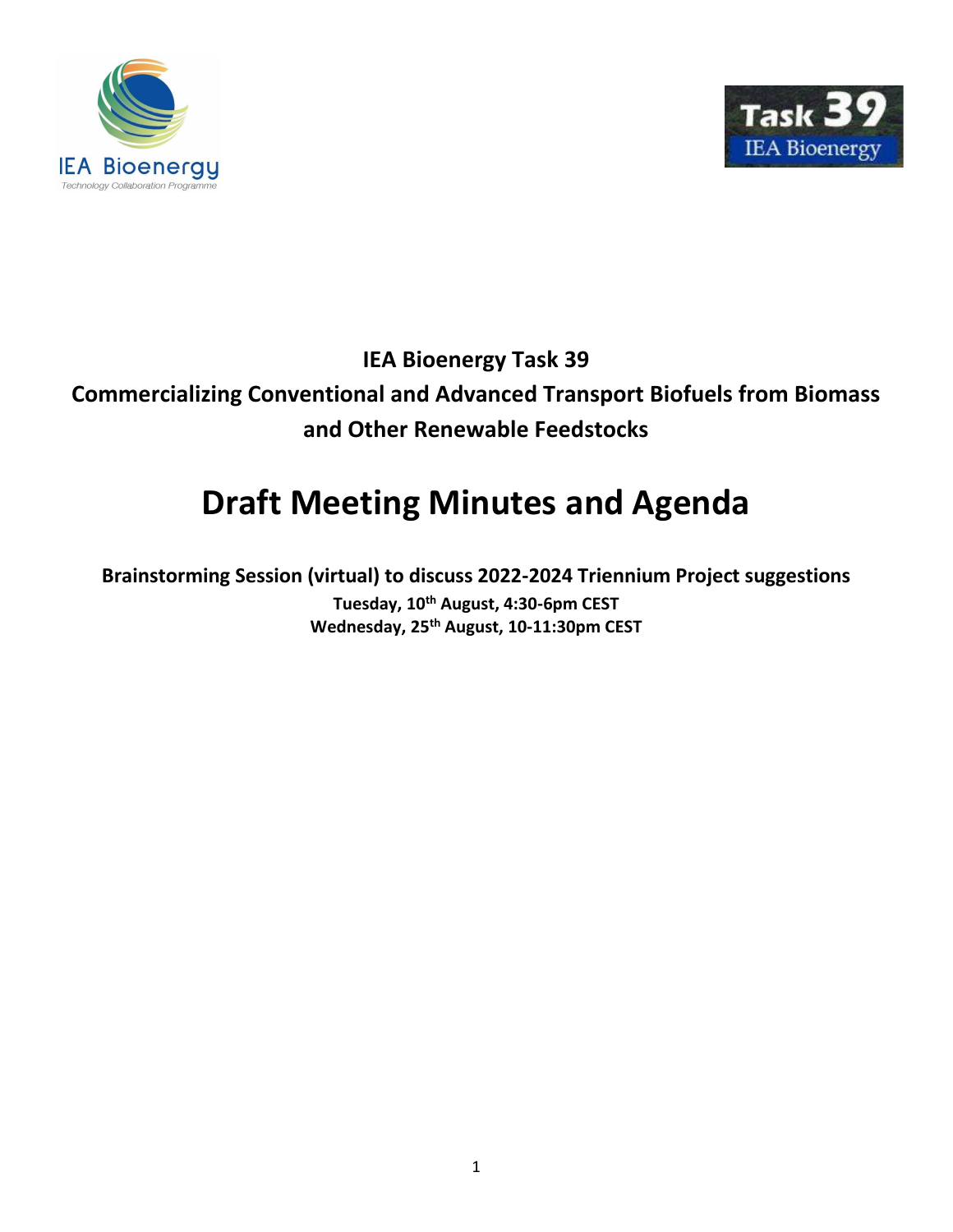



# **Tuesday, 10th August, 4:30-6pm CEST**

**Attendees:** Alok Satlewal, Cecilia Higa Gonzales Morilla, Dina Bacovsky, Duncan Akporiaye, Glaucia Mendes Souza, Jack Saddler, Jianping Su, Jim McMillan, Leif Jönsson, Mahmood Ebadian, Marco Buffi, Nicholas Islongo Canabarro, Nicolaus Dahmen, Oshada Mendis, Oriana Vanderfleet, Ravi P. Gupta, Rubens Maciel Filho, Tomas Ekbom, Sune Tjalfe Thomsen, Susan van Dyk, and Yuta ("Shibby") Shibahara.

**Regrets:** Adrian O'Connell, Franziska Müller-Langer, Johan van Doesum, Jose Muisers, Kyu-Young Kang, Paul Bennett, Paul Sinnige, Michael Persson, Seonghun Park, Steve Rogers, Stephen Dooley, Jin-Suk Lee.

# **Wednesday, 25th August,10-11:30pm CEST**

**Attendees:** Cecilia Higa Gonzales Morilla, Dina Bacovsky, Franziska Müller-Langer, Glaucia Mendes Souza, Jack Saddler, Jianping Su, Jim McMillan, Mahmood Ebadian, Marco Buffi, Paul Bennett, Paul Sinnige, Tomas Ekbom.

**Regrets:** Alok Satlewal, Adrian O'Connell, Duncan Akporiaye, Leif Jönsson, Johan van Doesum, Jose Muisers, Kyu-Young Kang, Nicholas Islongo Canabarro, Michael Persson, Nicolaus Dahmen, Oshada Mendis, Oriana Vanderfleet, Ravi P. Gupta, Rubens Maciel Filho, Seonghun Park, Steve Rogers, Stephen Dooley, Jin-Suk Lee, Sune Tjalfe Thomsen, Susan van Dyk, and Yuta ("Shibby") Shibahara.

The third Task 39 business meeting of 2021 was held virtually (using Zoom) on Tuesday  $10^{th}$  August and Wednesday 25<sup>th</sup> August. The main meeting agenda was to discuss the proposed projects for the next triennium (as listed in the proposed POW), to confirm the highest-priority projects that Task 39 and the likely champions that would lead the various projects (recognising the limited budgets and resources available to Task 39).

The agenda below was sent out ahead of time and a short summary of what was discussed/recommended is added in red.

**2019-2022 triennium projects (both Task 39 and InterTask) that are expected to continue in the coming triennium**

T39-T5: Phase 2- **Successes and Lessons Learned for Advanced Biofuel Technologies Commercialization** (**InterTask** with Tasks 40 and 45) (Tomas-Sweden/Franziska-Germany)

Decision: Full support to continue the project. The scope of the project needs to be better defined, based on the key findings of phase I that will be completed in this triennium.

T39-P3: Review existing and proposed **Certifications for oleochemical and lignocellulosic-based biofuels and other potential renewable fuel supply chains**; identify certification scheme improvement opportunities (Paul- Netherlands/ Marco -EU)

Decision: Full support to continue the project. However, recommended that the scope of the project needs to be expanded beyond "advanced biofuels". for example, the project should include the emerging biofuel policies that include sustainability criteria. This will be needed to "certify" the use of biogenic feedstocks for low-carbon intensive biofuels production and use.

T39-P4: Extend assessment on the status of **Biofuels in Emerging Markets** -potential for sustainable production and consumption (Glaucia-Brazil/Ravi-India)

Decision: Full support to continue the project. However, try to expand the scope of the project to include new and emerging markets, particularly Asia; and Africa. Possibility of adding various feedstocks and LCA data collection and analysis to the scope of the project.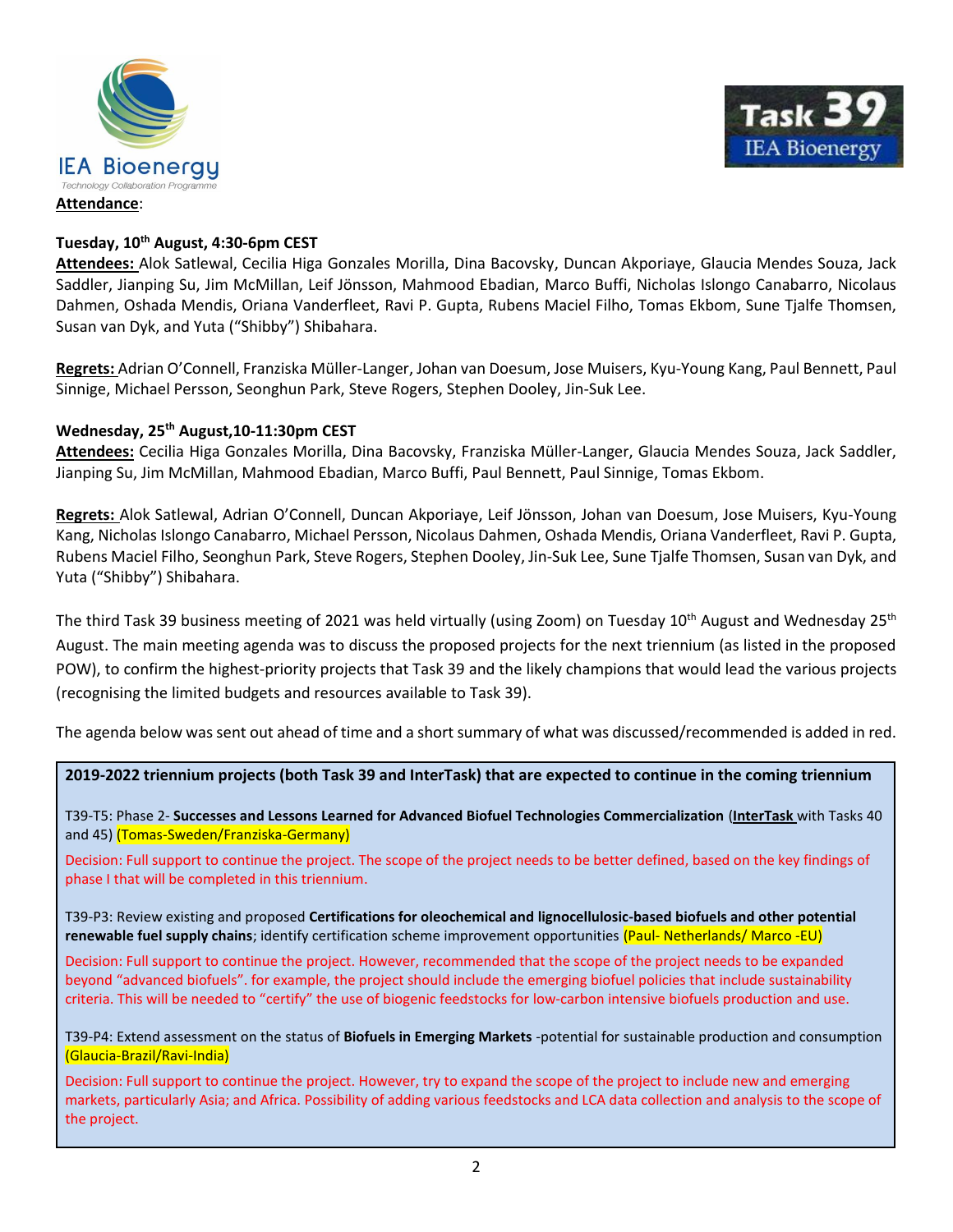



L T39-P5: **Feedstock-to-biofuel supply chain analysis for cost reduction/financial risk reductions/TEA of advanced biofuels** (Ravi-India/Glaucia-Brazil/Franziska-Germany/Jim-US/Paul-The Netherlands) (Link to Task 42 assessment methodology and Task 43 feedstocks)

Decision: The scope of the project needs to be further clarified. Suggestion that this project (or the other way around) could be incorporated into projects such as T39-P3 and T39-P4.

# T39-T3: Update **Decarbonizing the Marine Sector** (Sune-Denmark/Steve-Australia/Paul-NZ/Jack-Canada)

Decision: Full support to continue the project. Particularly given the growing pressure and initiatives to decarbonize the shipping sector. This topic is of considerable interest to many of the Task 39-member countries and should be a high priority for the next triennium. Suggestion that the project update needs to further focus on advanced biofuels (such as biocrudes and fuels standards that accommodate biocrude-derived marine fuels) as potential low-carbon fuels for the shipping sector.

#### T39-T4: Assessment of **Large-scale Demonstration Plants** (Dina-Austria)

Decision: Full support to continue the project. In addition to the online database, an annual report on the status of advanced biofuels facilities could be prepared.

#### T39-T2: **Decarbonisation Strategies for the Aviation Sector** (Jack-Canada/Jim-US/ Duncan-Norway/Shibby -Japan/ Paul-NZ/Steve-Australia)

Decision: Very high priority. (Over 300+ participants involved in recent webinar (more than 700 registrant's) and HUGE interest in published Task 39 report). Similar to the marine biofuels project, full support to continue the project given the growing pressure and initiatives to decarbonize the aviation sector. Continue use of "leverage" with support of groups such as Boeing, IATA, ICAO, CAAFI, etc. Dina Bacovsky mentioned possible AMF collaboration with Task 39 on this topic.

#### T39-P2: **Sustainability of Biofuels Pathways (LCA)** (Don-Canada/Marco-EC/Glaucia-Brazil/Michael Wang-US/ Paul-NZ)

Decision: Full support to continue the project. LCA is a high priority for Task 39 with "measuring and understanding the carbon intensity of biofuels" key to supporting the further development of low-carbon sustainable transport biofuels. Task 39 is fortunate to have the involvement of some of the best global expertise on the LCA of biofuels. It was suggested that Task 39 reengage with Task 45 on the possible collaboration on the sustainability of transport biofuels beyond LCA. Also, suggestion of incorporating LCA aspects into other projects such as T39-T1, T39-T2 and T39-T3.

Suggestion that Task 39 collaborates with other Tasks, particularly Task 45 on the sustainability of feedstocks.

#### T39-T1: **Drop in biofuels/Co-Processing** (possibly with Task 33 &34) (Duncan-Norway/Marco-EC/Jack-Canada)

Decision: Full support to continue the project. In addition to the stand-alone drop-in biofuel's facilities, there is a growing number of oil refineries that are pursuing co-processing as a proven and viable pathway to reduce the carbon intensity of their coprocessed fuels. However, measuring the carbon intensity of the co-processed fuels, increasing the blending rate of lipid feedstocks, potential of co-processing biocrude feedstocks, as well as other topics should be the focus for the next triennium.

#### T39-P1: **Biofuels Implementation Agendas: Policies Compare and Contrast** report covering member country policies and deployment successes (Mahmood lead but contributions from all member countries)

Decision: Full support to continue the project. It was recognised that biofuel policies will be the key to the production and use of transport biofuels. Noted that there is an increasing number of policies that require the quantification of the carbon intensity of the transport biofuels. However, given the large size of the implementation agendas report, Task 39 will try to prepare and publish summary factsheets for each member country. These will summarise the main outcomes of the implementation agendas report. Recommend to also continue to "publish" specific country chapters as feature articles in the Task 39 newsletters.

**Suggested projects that Task 39 might tackle in the coming triennium (that are not currently part of Task 39 activities during this triennium)**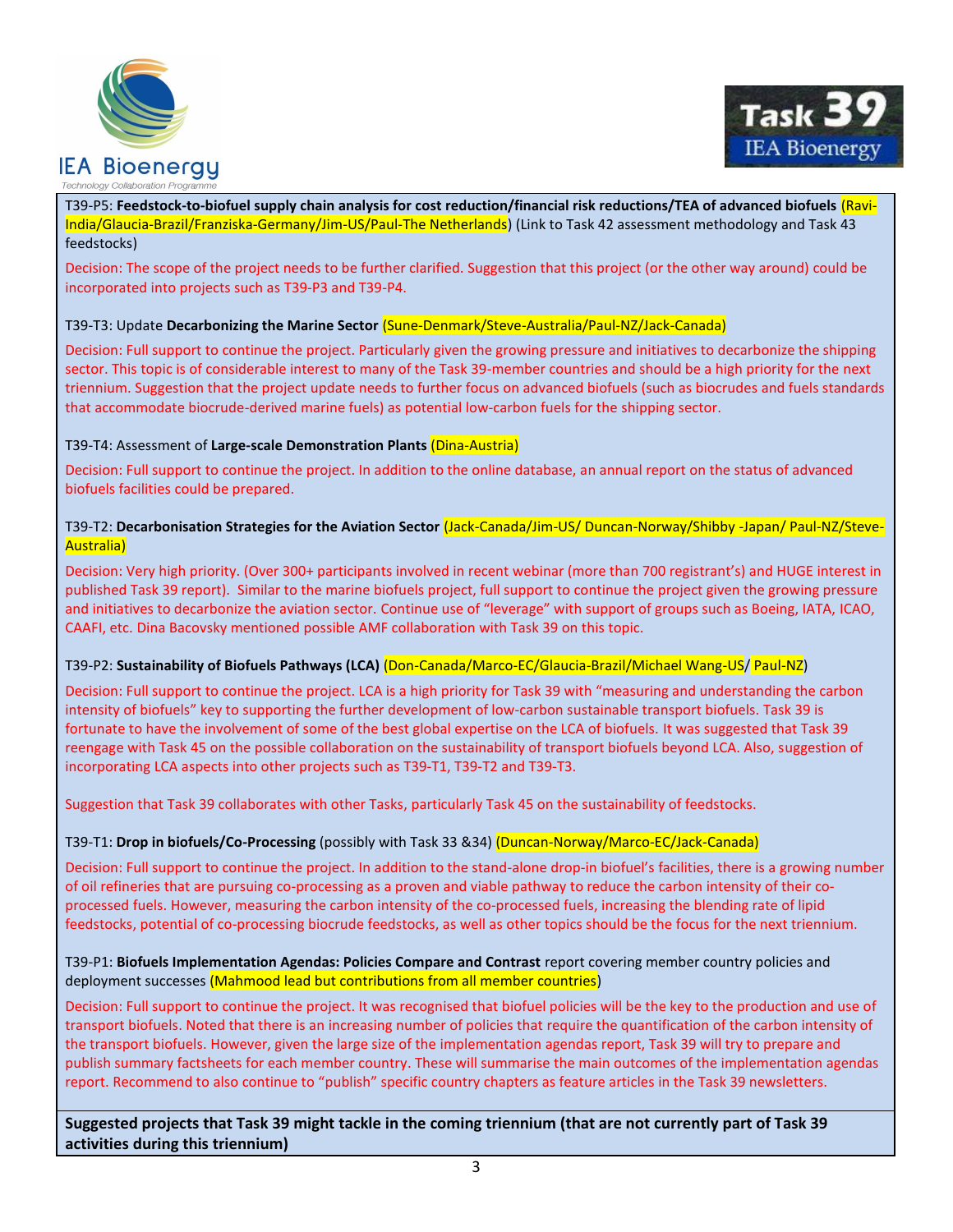



# T39-T7: Update on status of **Algal Biofuel Technologies** (US/Japan)

Decision: If resources available, full support to work on this project while leveraging the expertise in members such as the US, Australia, Japan, etc.

#### T39-T10: **Conversion of wastes/co-products generated from 2G ethanol industry (to biogas, etc)**: Reduction in OPEX and GHG emissions (US/India/Denmark/....)

Decision: The scope of this project needs to be better defined and a champion needs to be identified. Possibly of incorporating these goals into other projects (or it could be pursued as a separate project upon the availability of budget and an identified champion(s).

### T39-T11: **Opportunities for, and key issues limiting, the efficient integration/use of advanced biofuels into existing infrastructure and engines for transport** (US/Brazil/Germany)

Decision: Scope of the project needs to be better defined. Possibly of incorporating goals into other projects (or could be pursued as a separate project upon the availability of budget and champion(s).

T39-P6: **Cost/benefit Analysis and Comparison of Drop-in Biofuels** versus conventional ethanol/biodiesel biofuels and feedstock implications. Feedstock versus infrastructure integration challenges. (US/Brazil/Austria/Canada and possible collaboration with Task 43 (feedstock supply))

Decision: Scope of the project needs to be better defined. Possibly of incorporating goals into other projects (e.g. T39-T1) (or it could be pursued as a separate project upon the availability of budget and champion(s).

T39-P7: Evaluate and recommend **policies for decarbonizing the international transport (e.g. aviation and marine sectors)** (Netherlands/Sweden/Brazil/Canada/Denmark/US…)

Decision: Scope of the project needs to be better defined. Possibility of incorporating the goals of this project into others (e.g., T39-T1, T39-T2, T39-T3 and T39-P1) (or it could be pursued as a separate project upon the availability of budget and identified champion(s).

# **InterTask projects that Task 39 might participate in during the coming triennium**

T39-T8: **Synergies of green hydrogen and bioenergy deployment** (lead by Finland (Task44), but involvemant of Brazil, Germany, Austria, Canada, US,….)

Decision: Full support to continue the Task 39 participation in this InterTask project. Task 39 will be mainly involved in WP3 which will focus on case studies regrading the use of green hydrogen as an input into the biorefining processes/transport biofuel production.

T39-T6: Assess the potential of **Electrofuels/power-to-fuels Technologies**, particularly their strategic relevance and potential to provide cost-competitive (Lead by Germany (Task 44) but of interest to Austria, Norway, ...)

Decision: This project has already been incorporated into the above InterTask project. Consequently, it will not be pursued as a separate project by Task 39.

#### T39-T9: **Biogas as a Transportation Fuel** (Ireland/Sweden/Korea/…, collaboration with Task 37)

Decision: If resources available and a Task 39 champion expresses strong interest to lead this project, Task 39 should consider participation in this project. As mentioned during the meeting, Task 37 has been working on a related project but the final report has not yet been released for peer review. It was recommended that Task 39 waits until this report is released. We can then decide about the scope of this project, building on what Task 37 has done.